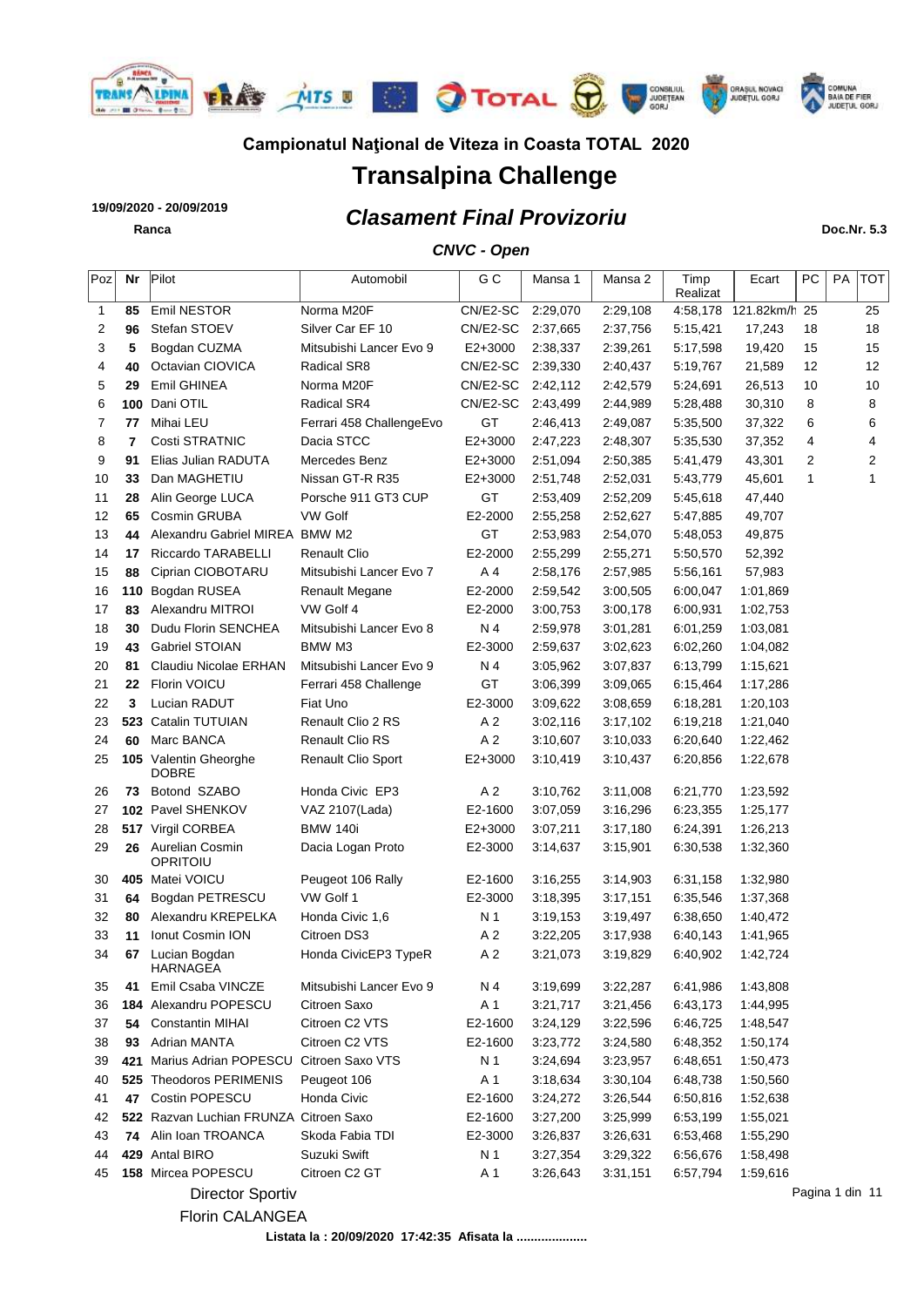

# **Transalpina Challenge**

### *Clasament Final Provizoriu* **19/09/2020 - 20/09/2019 Ranca Doc.Nr. 5.3**

### *CNVC - Open*

| Poz | Nr  | Pilot                                  | Automobil                  | G C            | Mansa 1  | Mansa 2  | Timp<br>Realizat | Ecart                    | PC. | <b>PA</b> | <b>TOT</b> |
|-----|-----|----------------------------------------|----------------------------|----------------|----------|----------|------------------|--------------------------|-----|-----------|------------|
| 46  | 68  | Laurentiu Constantin<br><b>BAJAN</b>   | Dacia Logan                | E2-2000        | 3:35.345 | 3:34.813 | 7:10.158         | 2:11.980                 |     |           |            |
| 47  | 411 | <b>Emanuel NASTASA</b>                 | Ford Puma                  | E2-2000        | 3:34.197 | 3:42,177 | 7:16.374         | 2:18.196                 |     |           |            |
| 48  | 521 | Traian VLASCEANU                       | Dacia Sandero              | N 1            | 3:43,377 | 3:41.282 | 7:24.659         | 2:26,481                 |     |           |            |
| 49  | 95  | Andrei Emilian MOTESCU Peugeot 206 S16 |                            | A <sub>2</sub> | 3:41.332 | 3:47,052 | 7:28.384         | 2:30.206                 |     |           |            |
| 50  | 36  | Constantin Iulian<br>MARESANU          | Dacia Logan                | E2-2000        | 3:43,390 | 3:49.770 | 7:33.160         | 2:34,982                 |     |           |            |
|     | 23  | Calin FAGADAR                          | Mitsubishi Lancer Evo 8    | $E2+3000$      |          |          |                  | $\overline{\phantom{0}}$ |     |           |            |
|     | 101 | Horia Ioan GHEORGHE                    | Mitsubishi Lancer Evo 9    | $E2+3000$      | 3:03.120 |          |                  |                          |     |           |            |
|     | 4   | Silviu DUMITRESCU                      | Osella PA2000 Evo          | CN/E2-SC       |          |          |                  | $\overline{\phantom{a}}$ |     |           |            |
|     | 409 | Bogdan Andrei<br><b>DUMITRACHE</b>     | Citroen C <sub>2</sub> VTS | A 1            |          |          |                  |                          |     |           |            |

#### *CNVC - Categoria I*

| Poz | Nr  | Pilot                                  | Automobil                | G C            | Mansa 1  | Mansa 2  | Timp<br>Realizat | Ecart         | PC | <b>PA</b> | <b>TOT</b> |
|-----|-----|----------------------------------------|--------------------------|----------------|----------|----------|------------------|---------------|----|-----------|------------|
| 1   | 77  | Mihai LEU                              | Ferrari 458 ChallengeEvo | GT             | 2:46,413 | 2:49,087 | 5:35.500         | 108.27km/h 25 |    |           | 25         |
| 2   | 28  | Alin George LUCA                       | Porsche 911 GT3 CUP      | GT             | 2:53,409 | 2:52,209 | 5:45,618         | 10,118        | 18 |           | 18         |
| 3   | 44  | Alexandru Gabriel MIREA                | BMW M2                   | GT             | 2:53,983 | 2:54.070 | 5:48.053         | 12,553        | 15 |           | 15         |
| 4   | 88  | Ciprian CIOBOTARU                      | Mitsubishi Lancer Evo 7  | A <sub>4</sub> | 2:58,176 | 2:57,985 | 5:56,161         | 20,661        | 12 |           | 12         |
| 5   | 30  | Dudu Florin SENCHEA                    | Mitsubishi Lancer Evo 8  | N 4            | 2:59,978 | 3:01,281 | 6:01,259         | 25,759        | 10 |           | 10         |
| 6   | 81  | Claudiu Nicolae ERHAN                  | Mitsubishi Lancer Evo 9  | N <sub>4</sub> | 3:05,962 | 3:07,837 | 6:13,799         | 38,299        | 8  |           | 8          |
| 7   | 22  | <b>Florin VOICU</b>                    | Ferrari 458 Challenge    | GT             | 3:06.399 | 3:09,065 | 6:15,464         | 39.964        | 6  |           | 6          |
| 8   | 523 | Catalin TUTUIAN                        | Renault Clio 2 RS        | A <sub>2</sub> | 3:02,116 | 3:17,102 | 6:19,218         | 43,718        |    |           |            |
| 9   | 60  | Marc BANCA                             | <b>Renault Clio RS</b>   | A <sub>2</sub> | 3:10.607 | 3:10,033 | 6:20.640         | 45.140        | 4  |           | 4          |
| 10  | 73  | Botond SZABO                           | Honda Civic EP3          | A <sub>2</sub> | 3:10,762 | 3:11,008 | 6:21,770         | 46.270        | 2  |           | 2          |
| 11  | 80  | Alexandru KREPELKA                     | Honda Civic 1,6          | N 1            | 3:19,153 | 3:19,497 | 6:38,650         | 1:03,150      | 1  |           |            |
| 12  | 11  | <b>Ionut Cosmin ION</b>                | Citroen DS3              | A <sub>2</sub> | 3:22,205 | 3:17,938 | 6:40,143         | 1:04,643      |    |           |            |
| 13  | 67  | Lucian Bogdan<br><b>HARNAGEA</b>       | Honda CivicEP3 TypeR     | A <sub>2</sub> | 3:21,073 | 3:19,829 | 6:40,902         | 1:05,402      |    |           |            |
| 14  | 41  | Emil Csaba VINCZE                      | Mitsubishi Lancer Evo 9  | N <sub>4</sub> | 3:19,699 | 3:22,287 | 6:41,986         | 1:06,486      |    |           |            |
| 15  | 184 | Alexandru POPESCU                      | Citroen Saxo             | A <sub>1</sub> | 3:21,717 | 3:21,456 | 6:43,173         | 1:07,673      |    |           |            |
| 16  | 421 | Marius Adrian POPESCU                  | Citroen Saxo VTS         | N <sub>1</sub> | 3:24,694 | 3:23,957 | 6:48,651         | 1:13,151      |    |           |            |
| 17  | 525 | <b>Theodoros PERIMENIS</b>             | Peugeot 106              | A <sub>1</sub> | 3:18,634 | 3:30,104 | 6:48,738         | 1:13,238      |    |           |            |
| 18  | 429 | Antal BIRO                             | Suzuki Swift             | N <sub>1</sub> | 3:27,354 | 3:29,322 | 6:56,676         | 1:21,176      |    |           |            |
| 19  | 158 | Mircea POPESCU                         | Citroen C2 GT            | A <sub>1</sub> | 3:26,643 | 3:31,151 | 6:57,794         | 1:22,294      |    |           |            |
| 20  | 521 | <b>Traian VLASCEANU</b>                | Dacia Sandero            | N <sub>1</sub> | 3:43,377 | 3:41,282 | 7:24,659         | 1:49,159      |    |           |            |
| 21  | 95  | Andrei Emilian MOTESCU Peugeot 206 S16 |                          | A <sub>2</sub> | 3:41,332 | 3:47,052 | 7:28,384         | 1:52,884      |    |           |            |
|     | 409 | Bogdan Andrei<br><b>DUMITRACHE</b>     | Citroen C2 VTS           | A <sub>1</sub> |          |          |                  |               |    |           |            |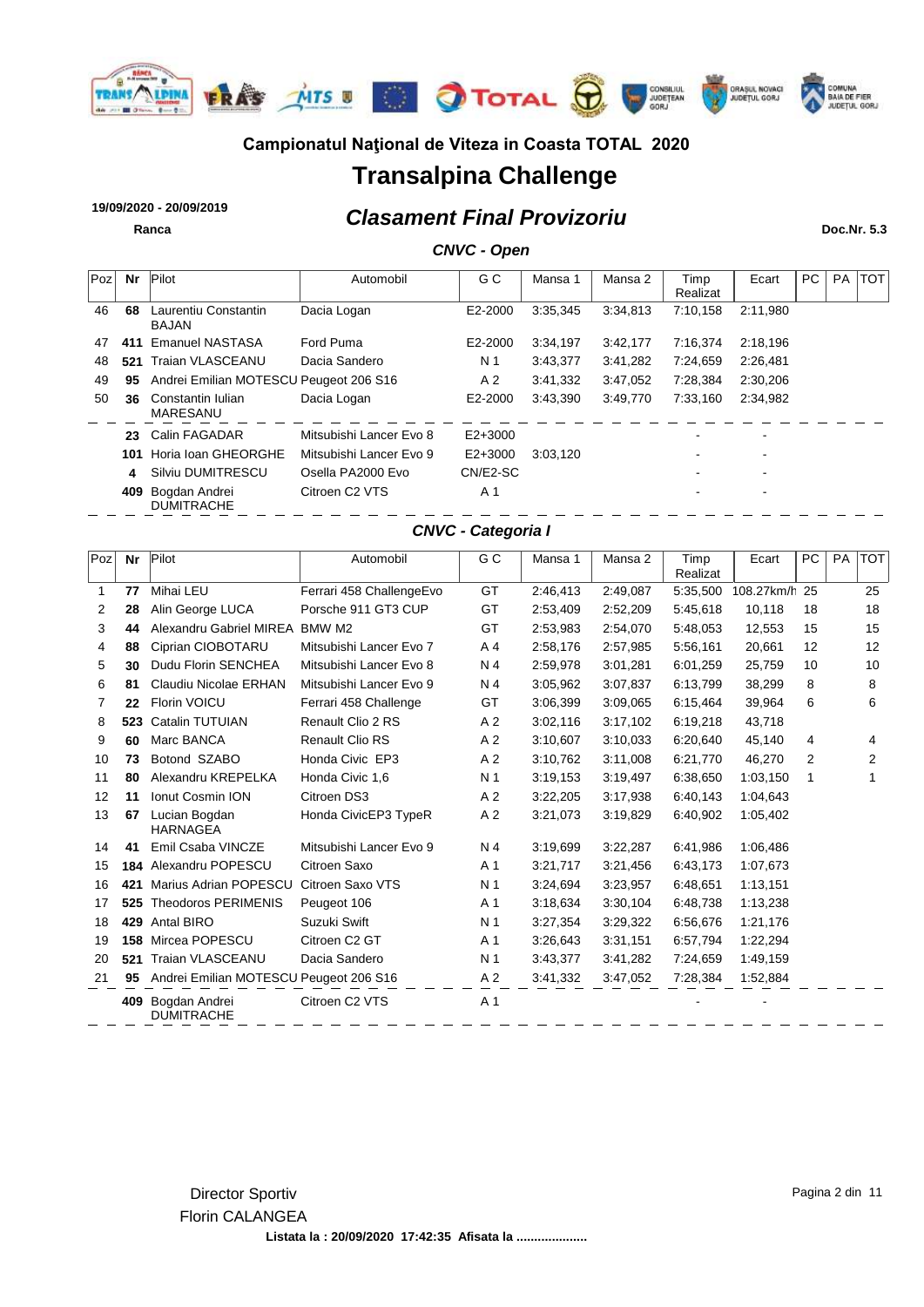

# **Transalpina Challenge**

### *Clasament Final Provizoriu* **19/09/2020 - 20/09/2019 Ranca Doc.Nr. 5.3**

*CNVC - Categoria II*

| Poz | Nr             | Pilot                                  | Automobil               | G C       | Mansa 1  | Mansa 2  | Timp<br>Realizat | Ecart                  | <b>PC</b>      | PA | <b>TOT</b>   |
|-----|----------------|----------------------------------------|-------------------------|-----------|----------|----------|------------------|------------------------|----------------|----|--------------|
| 1   | 85             | Emil NESTOR                            | Norma M20F              | CN/E2-SC  | 2:29,070 | 2:29,108 |                  | 4:58,178 121.82km/h 25 |                |    | 25           |
| 2   | 96             | Stefan STOEV                           | Silver Car EF 10        | CN/E2-SC  | 2:37,665 | 2:37,756 | 5:15,421         | 17,243                 | 18             |    | 18           |
| 3   | 5              | Bogdan CUZMA                           | Mitsubishi Lancer Evo 9 | E2+3000   | 2:38,337 | 2:39,261 | 5:17,598         | 19,420                 | 15             |    | 15           |
| 4   | 40             | Octavian CIOVICA                       | <b>Radical SR8</b>      | CN/E2-SC  | 2:39,330 | 2:40,437 | 5:19,767         | 21,589                 | 12             |    | 12           |
| 5   | 29             | Emil GHINEA                            | Norma M20F              | CN/E2-SC  | 2:42,112 | 2:42,579 | 5:24,691         | 26,513                 | 10             |    | 10           |
| 6   | 100            | Dani OTIL                              | Radical SR4             | CN/E2-SC  | 2:43,499 | 2:44,989 | 5:28,488         | 30,310                 | 8              |    | 8            |
| 7   | $\overline{7}$ | Costi STRATNIC                         | Dacia STCC              | E2+3000   | 2:47,223 | 2:48,307 | 5:35,530         | 37,352                 | 6              |    | 6            |
| 8   | 91             | Elias Julian RADUTA                    | Mercedes Benz           | E2+3000   | 2:51,094 | 2:50,385 | 5:41,479         | 43,301                 | 4              |    | 4            |
| 9   | 33             | Dan MAGHETIU                           | Nissan GT-R R35         | E2+3000   | 2:51,748 | 2:52,031 | 5:43,779         | 45,601                 | $\overline{2}$ |    | 2            |
| 10  | 65             | Cosmin GRUBA                           | <b>VW Golf</b>          | E2-2000   | 2:55,258 | 2:52,627 | 5:47,885         | 49,707                 | 1              |    | $\mathbf{1}$ |
| 11  | 17             | Riccardo TARABELLI                     | <b>Renault Clio</b>     | E2-2000   | 2:55,299 | 2:55,271 | 5:50,570         | 52,392                 |                |    |              |
| 12  | 110            | Bogdan RUSEA                           | Renault Megane          | E2-2000   | 2:59,542 | 3:00,505 | 6:00,047         | 1:01,869               |                |    |              |
| 13  | 83             | Alexandru MITROI                       | VW Golf 4               | E2-2000   | 3:00,753 | 3:00,178 | 6:00,931         | 1:02,753               |                |    |              |
| 14  | 43             | <b>Gabriel STOIAN</b>                  | BMW M3                  | E2-3000   | 2:59,637 | 3:02,623 | 6:02,260         | 1:04,082               |                |    |              |
| 15  | 3              | Lucian RADUT                           | Fiat Uno                | E2-3000   | 3:09,622 | 3:08,659 | 6:18,281         | 1:20,103               |                |    |              |
| 16  |                | 105 Valentin Gheorghe<br><b>DOBRE</b>  | Renault Clio Sport      | $E2+3000$ | 3:10,419 | 3:10,437 | 6:20,856         | 1:22,678               |                |    |              |
| 17  |                | 102 Pavel SHENKOV                      | VAZ 2107(Lada)          | E2-1600   | 3:07,059 | 3:16,296 | 6:23,355         | 1:25,177               |                |    |              |
| 18  |                | 517 Virgil CORBEA                      | <b>BMW 140i</b>         | E2+3000   | 3:07,211 | 3:17,180 | 6:24,391         | 1:26,213               |                |    |              |
| 19  |                | 26 Aurelian Cosmin<br>OPRITOIU         | Dacia Logan Proto       | E2-3000   | 3:14,637 | 3:15,901 | 6:30,538         | 1:32,360               |                |    |              |
| 20  | 405            | Matei VOICU                            | Peugeot 106 Rally       | E2-1600   | 3:16,255 | 3:14,903 | 6:31,158         | 1:32,980               |                |    |              |
| 21  | 64             | Bogdan PETRESCU                        | VW Golf 1               | E2-3000   | 3:18,395 | 3:17,151 | 6:35,546         | 1:37,368               |                |    |              |
| 22  | 54             | <b>Constantin MIHAI</b>                | Citroen C2 VTS          | E2-1600   | 3:24,129 | 3:22,596 | 6:46,725         | 1:48,547               |                |    |              |
| 23  | 93             | Adrian MANTA                           | Citroen C2 VTS          | E2-1600   | 3:23,772 | 3:24,580 | 6:48,352         | 1:50,174               |                |    |              |
| 24  | 47             | Costin POPESCU                         | Honda Civic             | E2-1600   | 3:24,272 | 3:26,544 | 6:50,816         | 1:52,638               |                |    |              |
| 25  |                | 522 Razvan Luchian FRUNZA Citroen Saxo |                         | E2-1600   | 3:27,200 | 3:25,999 | 6:53,199         | 1:55,021               |                |    |              |
| 26  | 74             | Alin Ioan TROANCA                      | Skoda Fabia TDI         | E2-3000   | 3:26,837 | 3:26,631 | 6:53,468         | 1:55,290               |                |    |              |
| 27  | 68             | Laurentiu Constantin<br><b>BAJAN</b>   | Dacia Logan             | E2-2000   | 3:35,345 | 3:34,813 | 7:10,158         | 2:11,980               |                |    |              |
| 28  | 411            | <b>Emanuel NASTASA</b>                 | Ford Puma               | E2-2000   | 3:34,197 | 3:42,177 | 7:16,374         | 2:18,196               |                |    |              |
| 29  | 36             | Constantin Iulian<br>MARESANU          | Dacia Logan             | E2-2000   | 3:43,390 | 3:49,770 | 7:33,160         | 2:34,982               |                |    |              |
|     | 23             | Calin FAGADAR                          | Mitsubishi Lancer Evo 8 | $E2+3000$ |          |          |                  |                        |                |    |              |
|     | 101            | Horia Ioan GHEORGHE                    | Mitsubishi Lancer Evo 9 | $E2+3000$ | 3:03,120 |          |                  |                        |                |    |              |
|     | 4              | Silviu DUMITRESCU                      | Osella PA2000 Evo       | CN/E2-SC  |          |          |                  |                        |                |    |              |
|     |                |                                        |                         |           |          |          |                  |                        |                |    |              |

#### *CNVC - Grupa N*

| Poz | Nr  | Pilot                 | Automobil               | G C            | Mansa 1  | Mansa 2  | Timp     | Ecart         | PC | PA. | <b>TOT</b> |
|-----|-----|-----------------------|-------------------------|----------------|----------|----------|----------|---------------|----|-----|------------|
|     |     |                       |                         |                |          |          | Realizat |               |    |     |            |
|     | 30  | Dudu Florin SENCHEA   | Mitsubishi Lancer Evo 8 | N 4            | 2:59.978 | 3:01.281 | 6:01.259 | 100.55km/h 25 |    | 5   | 30         |
|     | 81  | Claudiu Nicolae ERHAN | Mitsubishi Lancer Evo 9 | N 4            | 3:05.962 | 3:07.837 | 6:13.799 | 12.540        | 18 | 3   | -21        |
|     | 80  | Alexandru KREPELKA    | Honda Civic 1.6         | N 1            | 3:19.153 | 3:19.497 | 6:38.650 | 37.391        | 15 | 2   | -17        |
| 4   | 41  | Emil Csaba VINCZE     | Mitsubishi Lancer Evo 9 | N 4            | 3:19.699 | 3:22.287 | 6:41.986 | 40.727        | 12 |     | 12         |
| 5.  | 421 | Marius Adrian POPESCU | Citroen Saxo VTS        | N <sub>1</sub> | 3.24.694 | 3:23,957 | 6:48.651 | 47.392        | 10 |     | 10         |
| 6   | 429 | Antal BIRO            | Suzuki Swift            | N <sub>1</sub> | 3:27.354 | 3:29.322 | 6:56.676 | 55.417        | 8  |     | 8          |
|     | 521 | Traian VLASCEANU      | Dacia Sandero           | N 1            | 3:43.377 | 3:41.282 | 7:24.659 | 1:23.400      |    |     |            |

Director Sportiv Florin CALANGEA Pagina 3 din 11

**Listata la : 20/09/2020 17:42:35 Afisata la ....................**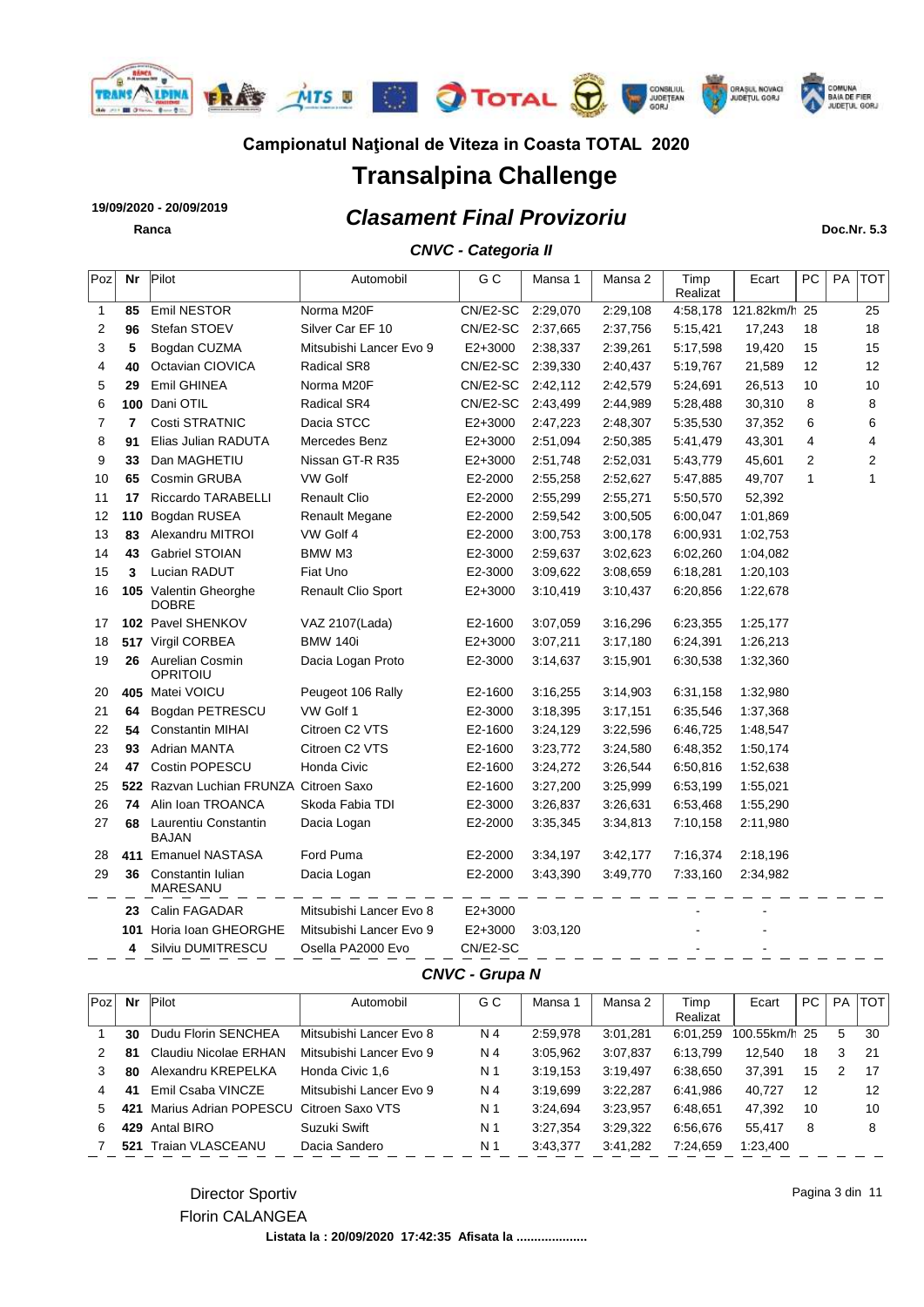

# **Transalpina Challenge**

*Clasament Final Provizoriu* **19/09/2020 - 20/09/2019 Ranca Doc.Nr. 5.3**

### *CNVC - Grupa A*

| Poz | <b>Nr</b> | Pilot                                  | Automobil                 | G C                    | Mansa 1  | Mansa 2  | Timp<br>Realizat | Ecart      | PC | <b>PA</b>      | <b>TOT</b> |
|-----|-----------|----------------------------------------|---------------------------|------------------------|----------|----------|------------------|------------|----|----------------|------------|
|     | 88        | Ciprian CIOBOTARU                      | Mitsubishi Lancer Evo 7   | A <sub>4</sub>         | 2:58,176 | 2:57,985 | 5:56,161         | 101.99km/h | 25 | 5              | 30         |
| 2   | 523       | <b>Catalin TUTUIAN</b>                 | Renault Clio 2 RS         | A 2                    | 3:02,116 | 3:17,102 | 6:19,218         | 23,057     |    |                |            |
| 3   | 60        | Marc BANCA                             | <b>Renault Clio RS</b>    | A <sub>2</sub>         | 3:10,607 | 3:10,033 | 6:20,640         | 24,479     | 18 | $\overline{2}$ | 20         |
| 4   | 73        | Botond SZABO                           | Honda Civic EP3           | A <sub>2</sub>         | 3:10,762 | 3:11,008 | 6:21,770         | 25,609     | 15 | 3              | 18         |
| 5   | 11        | <b>Ionut Cosmin ION</b>                | Citroen DS3               | A 2                    | 3:22,205 | 3:17,938 | 6:40,143         | 43,982     | 12 |                | 12         |
| 6   | 67        | Lucian Bogdan<br><b>HARNAGEA</b>       | Honda CivicEP3 TypeR      | A 2                    | 3:21,073 | 3:19,829 | 6:40,902         | 44,741     | 10 |                | 10         |
| 7   | 184       | Alexandru POPESCU                      | Citroen Saxo              | A <sub>1</sub>         | 3:21,717 | 3:21,456 | 6:43,173         | 47,012     | 8  |                | 8          |
| 8   | 525       | <b>Theodoros PERIMENIS</b>             | Peugeot 106               | A <sub>1</sub>         | 3:18,634 | 3:30,104 | 6:48,738         | 52,577     |    |                |            |
| 9   | 158       | Mircea POPESCU                         | Citroen C <sub>2</sub> GT | A <sub>1</sub>         | 3:26,643 | 3:31,151 | 6:57,794         | 1:01,633   | 6  |                | 6          |
| 10  | 95        | Andrei Emilian MOTESCU Peugeot 206 S16 |                           | A 2                    | 3:41,332 | 3:47,052 | 7:28,384         | 1:32,223   | 4  |                |            |
|     | 409       | Bogdan Andrei<br><b>DUMITRACHE</b>     | Citroen C2 VTS            | A <sub>1</sub>         |          |          |                  |            |    |                |            |
|     |           |                                        |                           | <b>CNVC - Grupa GT</b> |          |          |                  |            |    |                |            |

| Poz | Nr | Pilot                          | Automobil                | G C | Mansa    | Mansa 2  | Timp<br>Realizat | Ecart                           | PC  | <b>PA</b> | <b>TOT</b> |
|-----|----|--------------------------------|--------------------------|-----|----------|----------|------------------|---------------------------------|-----|-----------|------------|
|     | 77 | Mihai LEU                      | Ferrari 458 ChallengeEvo | GT  | 2:46.413 | 2:49.087 |                  | 5:35,500 108.27km/h 12.5 2.5 15 |     |           |            |
|     | 28 | Alin George LUCA               | Porsche 911 GT3 CUP      | GT  | 2:53.409 | 2:52.209 | 5:45.618         | 10.118                          | 9   |           | 10         |
|     | 44 | Alexandru Gabriel MIREA BMW M2 |                          | GT  | 2:53.983 | 2:54.070 | 5.48.053         | 12.553                          | 7.5 | 1.5       |            |
|     | 22 | Florin VOICU                   | Ferrari 458 Challenge    | GT  | 3:06.399 | 3:09.065 | 6:15.464         | 39.964                          | 6   |           |            |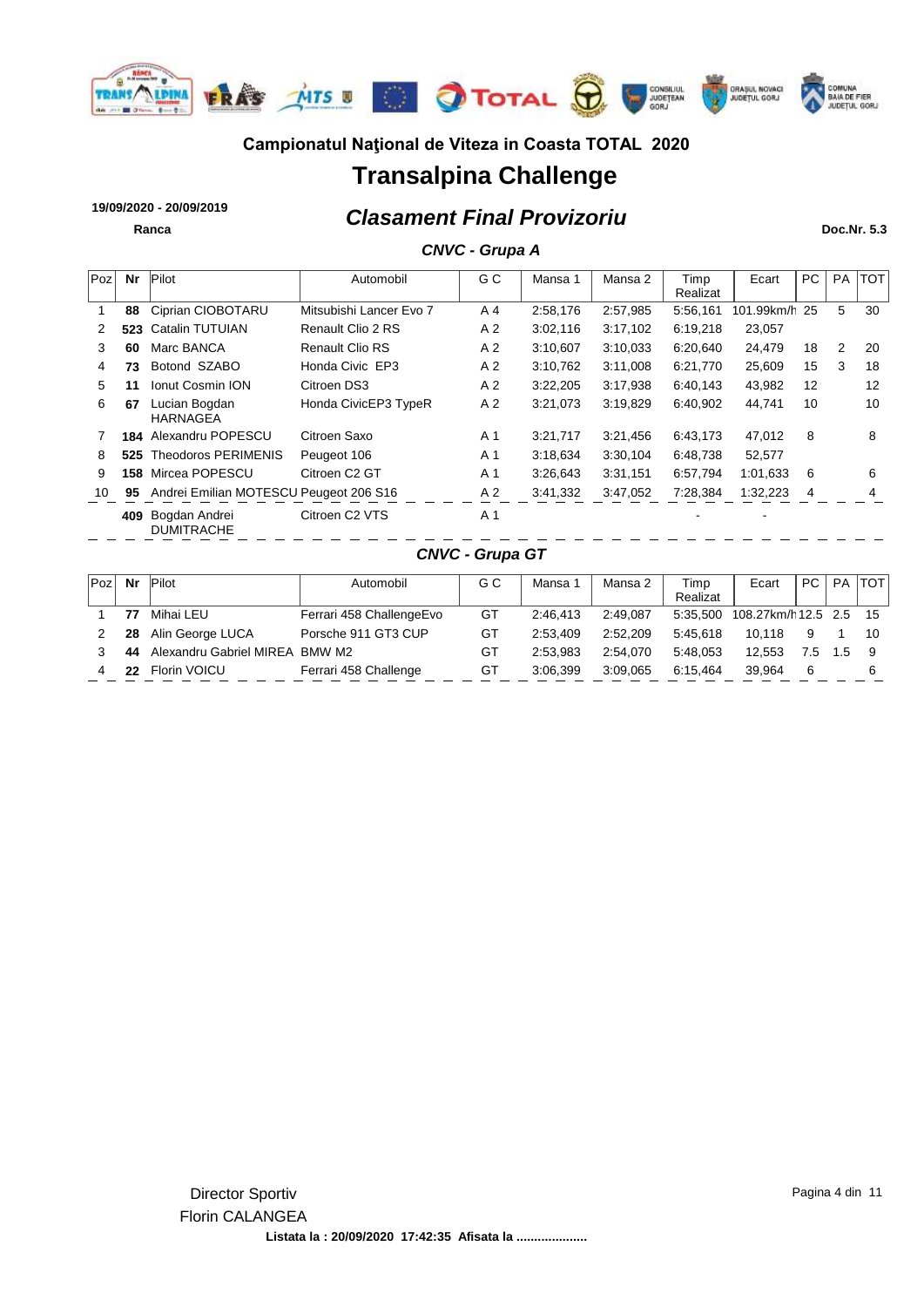

# **Transalpina Challenge**

# *Clasament Final Provizoriu* **19/09/2020 - 20/09/2019**

### *CNVC - Grupa E2*

| Poz | Nr  | Pilot                                  | Automobil               | G C       | Mansa 1  | Mansa 2  | Timp<br>Realizat | Ecart         | PC   | <b>PA</b>      | <b>TOT</b>     |
|-----|-----|----------------------------------------|-------------------------|-----------|----------|----------|------------------|---------------|------|----------------|----------------|
| 1   | 5   | Bogdan CUZMA                           | Mitsubishi Lancer Evo 9 | E2+3000   | 2:38,337 | 2:39,261 | 5:17,598         | 114.37km/h 25 |      | 5              | 30             |
| 2   | 7   | Costi STRATNIC                         | Dacia STCC              | $E2+3000$ | 2:47,223 | 2:48,307 | 5:35,530         | 17,932        | 18   | 3              | 21             |
| 3   | 91  | Elias Julian RADUTA                    | Mercedes Benz           | $E2+3000$ | 2:51,094 | 2:50,385 | 5:41,479         | 23,881        | 15   |                | 15             |
| 4   | 33  | Dan MAGHETIU                           | Nissan GT-R R35         | $E2+3000$ | 2:51,748 | 2:52,031 | 5:43,779         | 26,181        | 12   |                | 12             |
| 5   | 65  | Cosmin GRUBA                           | <b>VW Golf</b>          | E2-2000   | 2:55,258 | 2:52,627 | 5:47,885         | 30,287        | 10   |                | 10             |
| 6   | 17  | <b>Riccardo TARABELLI</b>              | <b>Renault Clio</b>     | E2-2000   | 2:55,299 | 2:55,271 | 5:50,570         | 32,972        | 8    |                | 8              |
| 7   | 110 | Bogdan RUSEA                           | <b>Renault Megane</b>   | E2-2000   | 2:59,542 | 3:00,505 | 6:00,047         | 42,449        | 6    |                | 6              |
| 8   | 83  | Alexandru MITROI                       | VW Golf 4               | E2-2000   | 3:00,753 | 3:00,178 | 6:00,931         | 43,333        | 4    |                | 4              |
| 9   | 43  | <b>Gabriel STOIAN</b>                  | BMW M3                  | E2-3000   | 2:59,637 | 3:02,623 | 6:02,260         | 44,662        | 2    |                | 2              |
| 10  | 3   | Lucian RADUT                           | Fiat Uno                | E2-3000   | 3:09,622 | 3:08,659 | 6:18,281         | 1:00,683      | 1    |                |                |
| 11  |     | 105 Valentin Gheorghe<br><b>DOBRE</b>  | Renault Clio Sport      | $E2+3000$ | 3:10,419 | 3:10,437 | 6:20,856         | 1:03,258      |      |                |                |
| 12  |     | 102 Pavel SHENKOV                      | VAZ 2107(Lada)          | E2-1600   | 3:07,059 | 3:16,296 | 6:23,355         | 1:05,757      |      |                |                |
| 13  |     | 517 Virgil CORBEA                      | <b>BMW 140i</b>         | $E2+3000$ | 3:07,211 | 3:17,180 | 6:24,391         | 1:06,793      |      |                |                |
| 14  |     | 26 Aurelian Cosmin<br>OPRITOIU         | Dacia Logan Proto       | E2-3000   | 3:14,637 | 3:15,901 | 6:30,538         | 1:12,940      |      |                |                |
| 15  |     | 405 Matei VOICU                        | Peugeot 106 Rally       | E2-1600   | 3:16,255 | 3:14,903 | 6:31,158         | 1:13,560      |      |                |                |
| 16  | 64  | Bogdan PETRESCU                        | VW Golf 1               | E2-3000   | 3:18,395 | 3:17,151 | 6:35,546         | 1:17,948      |      |                |                |
| 17  | 54  | <b>Constantin MIHAI</b>                | Citroen C2 VTS          | E2-1600   | 3:24,129 | 3:22,596 | 6:46,725         | 1:29,127      |      |                |                |
| 18  | 93  | <b>Adrian MANTA</b>                    | Citroen C2 VTS          | E2-1600   | 3:23,772 | 3:24,580 | 6:48,352         | 1:30,754      |      |                |                |
| 19  | 47  | Costin POPESCU                         | <b>Honda Civic</b>      | E2-1600   | 3:24,272 | 3:26,544 | 6:50,816         | 1:33,218      |      |                |                |
| 20  |     | 522 Razvan Luchian FRUNZA Citroen Saxo |                         | E2-1600   | 3:27,200 | 3:25,999 | 6:53,199         | 1:35,601      |      |                |                |
| 21  | 74  | Alin Ioan TROANCA                      | Skoda Fabia TDI         | E2-3000   | 3:26,837 | 3:26,631 | 6:53,468         | 1:35,870      |      |                |                |
| 22  | 68  | Laurentiu Constantin<br><b>BAJAN</b>   | Dacia Logan             | E2-2000   | 3:35,345 | 3:34,813 | 7:10,158         | 1:52,560      |      |                |                |
| 23  |     | 411 Emanuel NASTASA                    | Ford Puma               | E2-2000   | 3:34,197 | 3:42,177 | 7:16,374         | 1:58,776      |      |                |                |
| 24  | 36  | Constantin Iulian<br>MARESANU          | Dacia Logan             | E2-2000   | 3:43,390 | 3:49,770 | 7:33,160         | 2:15,562      |      |                |                |
|     |     | 101 Horia Ioan GHEORGHE                | Mitsubishi Lancer Evo 9 | $E2+3000$ | 3:03,120 |          |                  |               | 0.25 |                | 0.25           |
|     |     | 23 Calin FAGADAR                       | Mitsubishi Lancer Evo 8 | $E2+3000$ |          |          |                  |               |      | $\overline{2}$ | $\overline{2}$ |

#### *CNVC - Grupa CN/E2-SC*

| Poz | Nr  | Pilot             | Automobil         | G C               | Mansa | Mansa 2  | Timp<br>Realizat | Ecart         | PC. | <b>PA</b> | <b>TOT</b> |
|-----|-----|-------------------|-------------------|-------------------|-------|----------|------------------|---------------|-----|-----------|------------|
|     | 85  | Emil NESTOR       | Norma M20F        | CN/E2-SC 2:29,070 |       | 2:29,108 | 4:58.178         | 121.82km/h 25 |     | 5         | -30        |
|     | 96  | Stefan STOEV      | Silver Car EF 10  | CN/E2-SC 2:37.665 |       | 2:37.756 | 5:15.421         | 17.243        | 18  |           | 20         |
|     | 40  | Octavian CIOVICA  | Radical SR8       | CN/E2-SC 2:39.330 |       | 2:40.437 | 5:19.767         | 21.589        | 15  |           | 15         |
| 4   | 29  | Emil GHINEA       | Norma M20F        | CN/E2-SC 2:42.112 |       | 2:42.579 | 5.24.691         | 26.513        | 12  |           | 12         |
| 5   | 100 | Dani OTIL         | Radical SR4       | CN/E2-SC 2:43.499 |       | 2:44.989 | 5:28.488         | 30.310        | 10  |           | 10         |
|     |     | Silviu DUMITRESCU | Osella PA2000 Evo | CN/E2-SC          |       |          |                  |               |     |           | 3          |

**Ranca Doc.Nr. 5.3**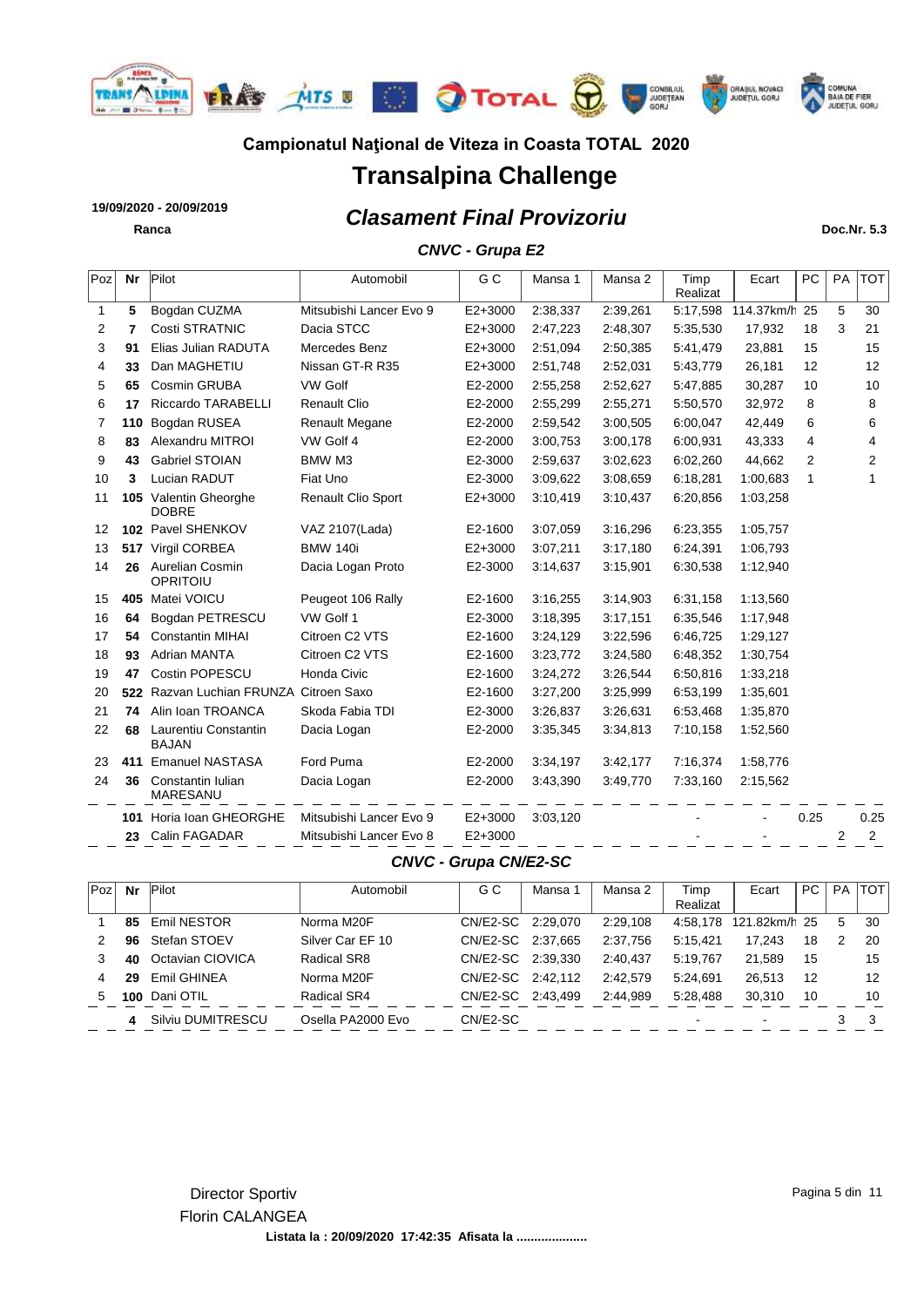

# **Transalpina Challenge**

# *Clasament Final Provizoriu* **19/09/2020 - 20/09/2019**

**Ranca Doc.Nr. 5.3**

Pagina 6 din 11

### *CNVC - Dacia Revival*

| Poz | Nr  | Pilot                        | Automobil      | G C                 | Mansa 1  | Mansa 2  | Timp<br>Realizat         | Ecart                    | PC. | <b>PA</b> | <b>TOT</b> |
|-----|-----|------------------------------|----------------|---------------------|----------|----------|--------------------------|--------------------------|-----|-----------|------------|
|     |     | 270 Adrian Nicolae VOICU     | Dacia 1310L    | Dacia Revi 3:51,845 |          | 3:53.389 | 7:45.234                 | 78.08km/h 25             |     | 5         | - 30       |
|     | 277 | Mihail Barbu<br>ALEXANDRESCU | Dacia 1310     | 13 C <sub>1</sub>   | 3:57.502 | 3:56.138 | 7:53.640                 | 38.35km/h 18             |     | 3         | -21        |
|     | 260 | Neculae Valentin<br>NEMTANU  | Dacia 1310 TLX | 13 C <sub>1</sub>   | 4:35.334 | 4:37.208 | 9:12.542                 | 1:18.902                 | 15  |           | - 17       |
|     |     | 263 Alexandru COSMOIU        | Dacia 1300     | Dacia Revi          |          |          | $\overline{\phantom{0}}$ | $\overline{\phantom{a}}$ |     |           |            |

#### *CNVCI - Categoria I2*

| Poz | Nr  | Pilot                              | Automobil             | G C          | Mansa    | Mansa 2  | Timp<br>Realizat | Ecart                 | PC. | <b>PA</b> | <b>TOT</b> |
|-----|-----|------------------------------------|-----------------------|--------------|----------|----------|------------------|-----------------------|-----|-----------|------------|
|     |     | 202 Gunther GRAEF                  | <b>BMW 2002</b>       | 12B3         | 3:24.429 | 3:25.274 | 6:49.703         | 44.33km/h 12.5 2.5 15 |     |           |            |
|     |     | 205 Eduard TONTSCH                 | <b>BMW 2002 Tii</b>   | 12B3         | 3:27.814 | 3:27.316 | 6:55.130         | 05.427                | 9   | 1.5       | 10.5       |
|     |     | 290 Petru<br><b>CONSTANTINESCU</b> | Opel Kadett           | <b>I2 B3</b> | 3:34.674 | 3:36.533 | 7:11.207         | 21.504                | 7.5 |           | 8.5        |
|     | 206 | Marian COMSA                       | Innocenti Mini Cooper | <b>I2 B1</b> | 3:40.125 | 3:41.287 | 7:21.412         | 31.709                | 6   |           | 6          |

### *CNVCI - Categoria I3*

| Poz | Nr  | Pilot                               | Automobil            | G C          | Mansa    | Mansa 2  | Timp<br>Realizat | Ecart              | PC. | <b>PA</b> | <b>TOT</b> |
|-----|-----|-------------------------------------|----------------------|--------------|----------|----------|------------------|--------------------|-----|-----------|------------|
|     | 222 | Marius Eftimie<br><b>BALTATEANU</b> | <b>Toyota Celica</b> | <b>13 C3</b> | 3:38.268 | 3:38.996 | 7:17.264         | 41.54km/h 12.5 2.5 |     |           | - 15       |
|     | 220 | Dan NIRISTEANU                      | <b>VW Scirocco</b>   | <b>13 C3</b> | 3:47.065 | 3:45.813 | 7:32.878         | 15.614             | 9   | 1.5       | - 10.5     |
|     | 277 | Mihail Barbu<br>ALEXANDRESCU        | Dacia 1310           | <b>13 C1</b> | 3:57.502 | 3:56.138 | 7:53.640         | 36.376             | 7.5 |           | 8.5        |
| 4   | 260 | Neculae Valentin<br><b>NEMTANU</b>  | Dacia 1310 TLX       | <b>13 C1</b> | 4:35.334 | 4:37.208 | 9:12.542         | 1:55.278           | 6   |           | 6          |

### *CNVCI - Categoria I4*

| Pozl | Nr  | Pilot                 | Automobil             | <b>∩∩</b><br>ن ق | Mansa    | Mansa 2  | Timp<br>Realizat | Ecart     | РC | <b>PA</b> | TOT |
|------|-----|-----------------------|-----------------------|------------------|----------|----------|------------------|-----------|----|-----------|-----|
|      | 227 | Catalin Cedric GHIGEA | Alfa Romeo<br>Alfetta | 14 D4            | 3:10.505 | 3:10.875 | 6:21,380         | 47.62km/h |    | 2.5       |     |

#### *CNVCI - Open*

| Poz | Nr  | Pilot                               | Automobil             | G C               | Mansa 1  | Mansa 2  | Timp<br>Realizat | Ecart     | PC | <b>PA</b> | <b>TOT</b> |
|-----|-----|-------------------------------------|-----------------------|-------------------|----------|----------|------------------|-----------|----|-----------|------------|
|     | 227 | <b>Catalin Cedric GHIGEA</b>        | Alfa Romeo Alfetta    | 14 D4             | 3:10,505 | 3:10.875 | 6:21,380         | 47.62km/h | 25 | 5         | 30         |
| 2   | 202 | <b>Gunther GRAEF</b>                | <b>BMW 2002</b>       | <b>I2 B3</b>      | 3:24.429 | 3.25,274 | 6:49.703         | 28,323    | 18 | 3         | 21         |
| 3   | 205 | <b>Eduard TONTSCH</b>               | <b>BMW 2002 Tii</b>   | <b>I2 B3</b>      | 3:27.814 | 3:27,316 | 6:55,130         | 33,750    | 15 | 2         | 17         |
| 4   |     | 290 Petru<br><b>CONSTANTINESCU</b>  | Opel Kadett           | <b>I2 B3</b>      | 3:34.674 | 3:36.533 | 7:11.207         | 49,827    | 12 |           | 12         |
| 5   | 222 | <b>Marius Eftimie</b><br>BALTATEANU | <b>Toyota Celica</b>  | <b>13 C3</b>      | 3:38,268 | 3:38,996 | 7:17.264         | 55,884    | 10 |           | 10         |
| 6   | 206 | Marian COMSA                        | Innocenti Mini Cooper | <b>I2 B1</b>      | 3:40,125 | 3:41,287 | 7:21,412         | 1:00,032  | 8  |           | 8          |
|     | 220 | Dan NIRISTEANU                      | <b>VW Scirocco</b>    | 13 C <sub>3</sub> | 3:47,065 | 3:45,813 | 7:32,878         | 1:11,498  | 6  |           | 6          |
| 8   | 270 | Adrian Nicolae VOICU                | Dacia 1310L           | Dacia Revi        | 3:51,845 | 3:53,389 | 7:45,234         | 78.08km/h | 4  |           | 4          |
| 9   | 277 | Mihail Barbu<br>ALEXANDRESCU        | Dacia 1310            | <b>I3 C1</b>      | 3:57,502 | 3:56,138 | 7:53,640         | 1:32,260  | 2  |           | 2          |
| 10  | 260 | Neculae Valentin<br><b>NEMTANU</b>  | Dacia 1310 TLX        | <b>I3 C1</b>      | 4:35,334 | 4:37,208 | 9:12,542         | 2:51,162  |    |           |            |
|     |     | 263 Alexandru COSMOIU               | Dacia 1300            | Dacia Revi        |          |          |                  |           |    |           |            |

#### Director Sportiv Florin CALANGEA

**Listata la : 20/09/2020 17:42:36 Afisata la ....................**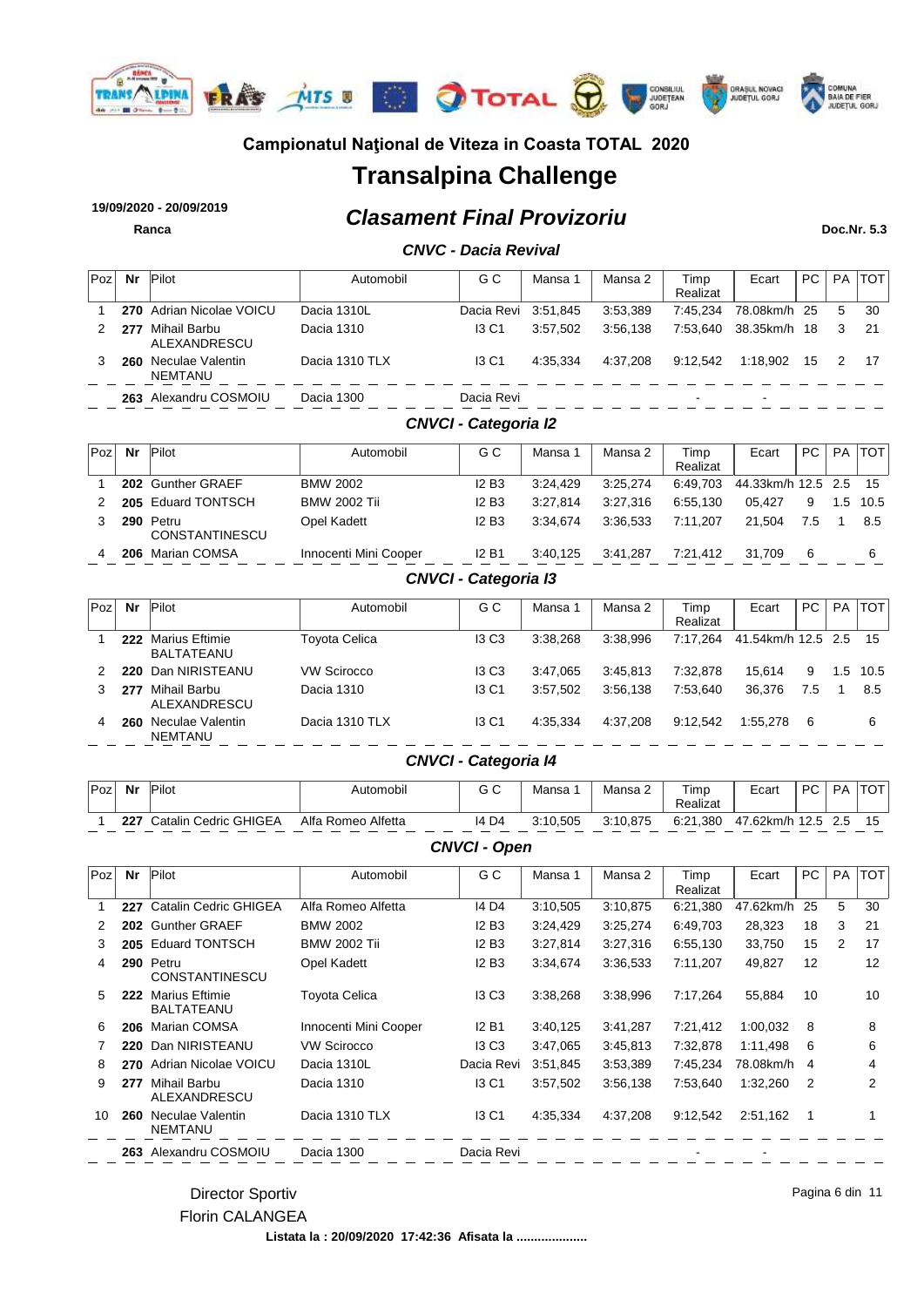

# **Transalpina Challenge**

### *Clasament Final Provizoriu* **19/09/2020 - 20/09/2019 Ranca Doc.Nr. 5.3**

| <b>CNVC - Juniori</b> |  |
|-----------------------|--|
|-----------------------|--|

| Poz | Nr  | Pilot                                  | Automobil                  | G C                     | Mansa 1  | Mansa 2  | Timp<br>Realizat | Ecart              | PC. | <b>PA</b> | <b>TOT</b> |
|-----|-----|----------------------------------------|----------------------------|-------------------------|----------|----------|------------------|--------------------|-----|-----------|------------|
|     | 73  | Botond SZABO                           | Honda Civic EP3            | A <sub>2</sub>          | 3:10,762 | 3:11.008 | 6:21.770         | 95.15km/h 12.5 2.5 |     |           | 15         |
| 2   | 405 | Matei VOICU                            | Peugeot 106 Rally          | E2-1600                 | 3:16,255 | 3:14.903 | 6:31.158         | 09.388             | 9   | 1.5       | 10.5       |
|     |     |                                        |                            | <b>CNVC - Debutanti</b> |          |          |                  |                    |     |           |            |
| Poz | Nr  | Pilot                                  | Automobil                  | G C                     | Mansa 1  | Mansa 2  | Timp<br>Realizat | Ecart              | PC. | <b>PA</b> | <b>TOT</b> |
|     | 421 | Marius Adrian POPESCU Citroen Saxo VTS |                            | N 1                     | 3:24.694 | 3:23,957 | 6:48.651         | 88.89km/h 12.5 2.5 |     |           | -15        |
| 2   | 429 | Antal BIRO                             | Suzuki Swift               | N 1                     | 3:27.354 | 3:29.322 | 6:56.676         | 08.025             | 9   |           | 10         |
| 3   | 521 | <b>Traian VLASCEANU</b>                | Dacia Sandero              | N 1                     | 3:43,377 | 3:41,282 | 7:24,659         | 36,008             |     |           |            |
|     | 409 | Bogdan Andrei<br><b>DUMITRACHE</b>     | Citroen C <sub>2</sub> VTS | A <sub>1</sub>          |          |          |                  |                    |     | 1.5       | 1.5        |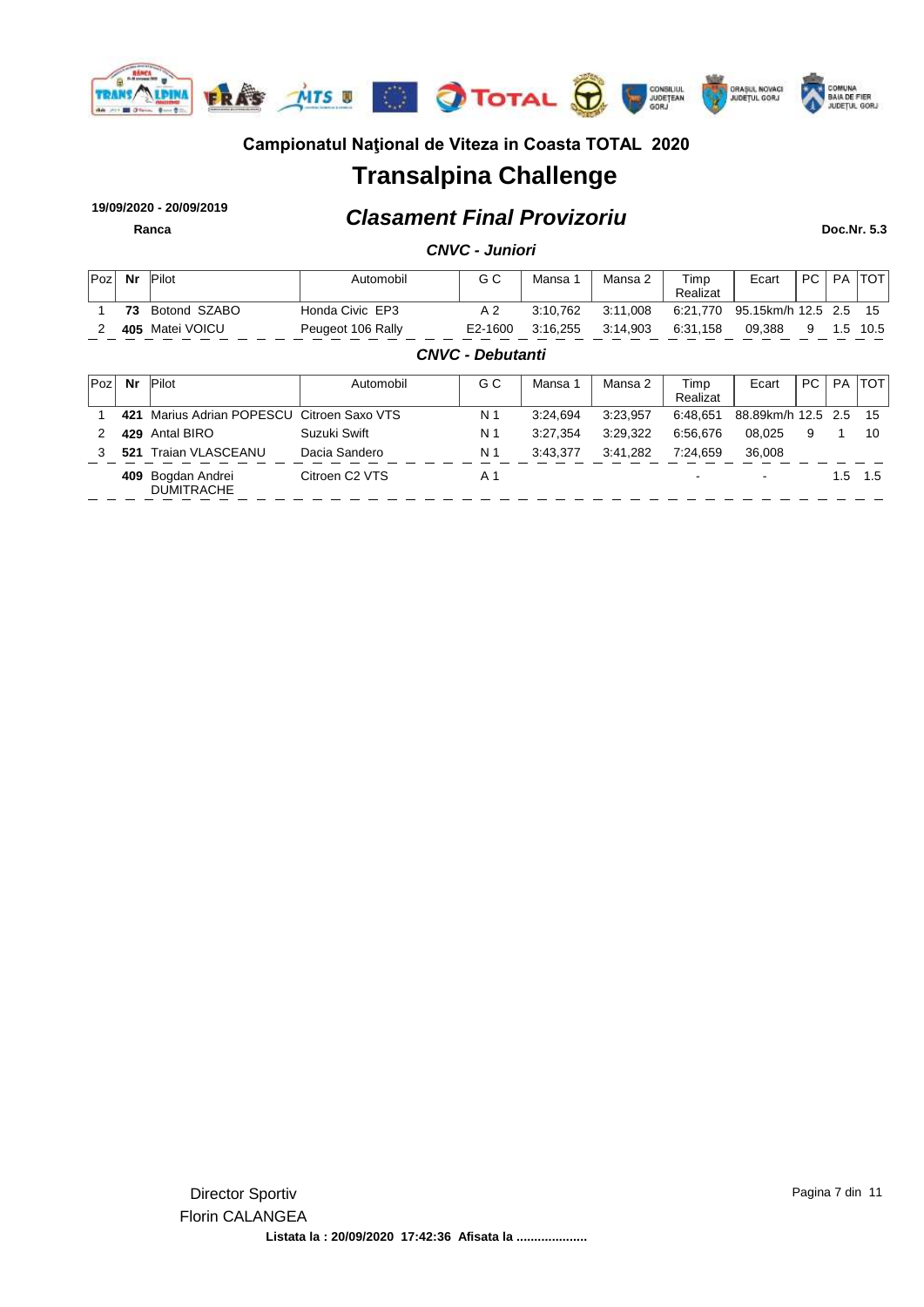

# **Transalpina Challenge**

*Clasament Final Provizoriu* **19/09/2020 - 20/09/2019 Ranca Doc.Nr. 5.3**

### *CNVC - 2FWD*

| 1<br>2 | 65  |                                        |                       |                |          |          | Realizat |            |                |                |                |
|--------|-----|----------------------------------------|-----------------------|----------------|----------|----------|----------|------------|----------------|----------------|----------------|
|        |     | Cosmin GRUBA                           | <b>VW Golf</b>        | E2-2000        | 2:55,258 | 2:52,627 | 5:47,885 | 104.41km/h | 25             | $\overline{2}$ | 27             |
|        | 17  | Riccardo TARABELLI                     | <b>Renault Clio</b>   | E2-2000        | 2:55,299 | 2:55,271 | 5:50,570 | 02,685     | 18             | 3              | 21             |
| 3      | 110 | Bogdan RUSEA                           | <b>Renault Megane</b> | E2-2000        | 2:59,542 | 3:00,505 | 6:00,047 | 12,162     | 15             | 5              | 20             |
| 4      | 83  | Alexandru MITROI                       | VW Golf 4             | E2-2000        | 3:00,753 | 3:00,178 | 6:00,931 | 13,046     | 12             |                | 12             |
| 5      | 3   | Lucian RADUT                           | Fiat Uno              | E2-3000        | 3:09,622 | 3:08,659 | 6:18,281 | 30,396     | 10             |                | 10             |
| 6      |     | 523 Catalin TUTUIAN                    | Renault Clio 2 RS     | A 2            | 3:02,116 | 3:17,102 | 6:19,218 | 31,333     |                |                |                |
| 7      | 60  | Marc BANCA                             | Renault Clio RS       | A <sub>2</sub> | 3:10,607 | 3:10,033 | 6:20,640 | 32,755     | 8              |                | 8              |
| 8      |     | 105 Valentin Gheorghe<br><b>DOBRE</b>  | Renault Clio Sport    | $E2+3000$      | 3:10,419 | 3:10,437 | 6:20,856 | 32,971     | 6              |                | 6              |
| 9      | 73  | Botond SZABO                           | Honda Civic EP3       | A <sub>2</sub> | 3:10,762 | 3:11,008 | 6:21,770 | 33,885     | 4              |                | 4              |
| 10     | 26  | Aurelian Cosmin<br>OPRITOIU            | Dacia Logan Proto     | E2-3000        | 3:14,637 | 3:15,901 | 6:30,538 | 42,653     | $\overline{2}$ |                | $\overline{2}$ |
| 11     |     | 405 Matei VOICU                        | Peugeot 106 Rally     | E2-1600        | 3:16,255 | 3:14,903 | 6:31,158 | 43,273     | $\mathbf{1}$   |                | 1              |
| 12     | 64  | Bogdan PETRESCU                        | VW Golf 1             | E2-3000        | 3:18,395 | 3:17,151 | 6:35,546 | 47,661     |                |                |                |
| 13     | 80  | Alexandru KREPELKA                     | Honda Civic 1,6       | N <sub>1</sub> | 3:19,153 | 3:19,497 | 6:38,650 | 50,765     |                |                |                |
| 14     | 11  | <b>Ionut Cosmin ION</b>                | Citroen DS3           | A <sub>2</sub> | 3:22,205 | 3:17,938 | 6:40,143 | 52,258     |                |                |                |
| 15     | 67  | Lucian Bogdan<br><b>HARNAGEA</b>       | Honda CivicEP3 TypeR  | A 2            | 3:21,073 | 3:19,829 | 6:40,902 | 53,017     |                |                |                |
| 16     |     | 184 Alexandru POPESCU                  | Citroen Saxo          | A 1            | 3:21,717 | 3:21,456 | 6:43,173 | 55,288     |                |                |                |
| 17     | 54  | <b>Constantin MIHAI</b>                | Citroen C2 VTS        | E2-1600        | 3:24,129 | 3:22,596 | 6:46,725 | 58,840     |                |                |                |
| 18     | 93  | <b>Adrian MANTA</b>                    | Citroen C2 VTS        | E2-1600        | 3:23,772 | 3:24,580 | 6:48,352 | 1:00,467   |                |                |                |
| 19     | 421 | Marius Adrian POPESCU                  | Citroen Saxo VTS      | N 1            | 3:24,694 | 3:23,957 | 6:48,651 | 1:00,766   |                |                |                |
| 20     | 525 | <b>Theodoros PERIMENIS</b>             | Peugeot 106           | A 1            | 3:18,634 | 3:30,104 | 6:48,738 | 1:00,853   |                |                |                |
| 21     | 47  | Costin POPESCU                         | Honda Civic           | E2-1600        | 3:24,272 | 3:26,544 | 6:50,816 | 1:02,931   |                |                |                |
| 22     |     | 522 Razvan Luchian FRUNZA Citroen Saxo |                       | E2-1600        | 3:27,200 | 3:25,999 | 6:53,199 | 1:05,314   |                |                |                |
| 23     | 74  | Alin Ioan TROANCA                      | Skoda Fabia TDI       | E2-3000        | 3:26,837 | 3:26,631 | 6:53,468 | 1:05,583   |                |                |                |
| 24     |     | 429 Antal BIRO                         | Suzuki Swift          | N <sub>1</sub> | 3:27,354 | 3:29,322 | 6:56,676 | 1:08,791   |                |                |                |
| 25     |     | 158 Mircea POPESCU                     | Citroen C2 GT         | A 1            | 3:26,643 | 3:31,151 | 6:57,794 | 1:09,909   |                |                |                |
| 26     | 68  | Laurentiu Constantin<br><b>BAJAN</b>   | Dacia Logan           | E2-2000        | 3:35,345 | 3:34,813 | 7:10,158 | 1:22,273   |                |                |                |
| 27     |     | 411 Emanuel NASTASA                    | Ford Puma             | E2-2000        | 3:34,197 | 3:42,177 | 7:16,374 | 1:28,489   |                |                |                |
| 28     |     | 521 Traian VLASCEANU                   | Dacia Sandero         | N 1            | 3:43,377 | 3:41,282 | 7:24,659 | 1:36,774   |                |                |                |
| 29     | 95  | Andrei Emilian MOTESCU Peugeot 206 S16 |                       | A <sub>2</sub> | 3:41,332 | 3:47,052 | 7:28,384 | 1:40,499   |                |                |                |
| 30     | 36  | Constantin Iulian<br>MARESANU          | Dacia Logan           | E2-2000        | 3:43,390 | 3:49,770 | 7:33,160 | 1:45,275   |                |                |                |
|        |     | 409 Bogdan Andrei<br><b>DUMITRACHE</b> | Citroen C2 VTS        | A 1            |          |          |          |            |                |                |                |

*CNVC - Diesel*

| Poz | Nr | Pilot             | Automobil       | $\sim$ $\sim$<br>ں ن | Mansa    | Mansa 2  | Timp<br>Realizat | Ecan      | РC | <b>PA</b> | $T\cap T$<br>ັ |
|-----|----|-------------------|-----------------|----------------------|----------|----------|------------------|-----------|----|-----------|----------------|
|     | 74 | Alin Ioan TROANCA | Skoda Fabia TDI | E2-3000              | 3:26.837 | 3:26,631 | 6:53,468         | 87.85km/h |    | 2.5       |                |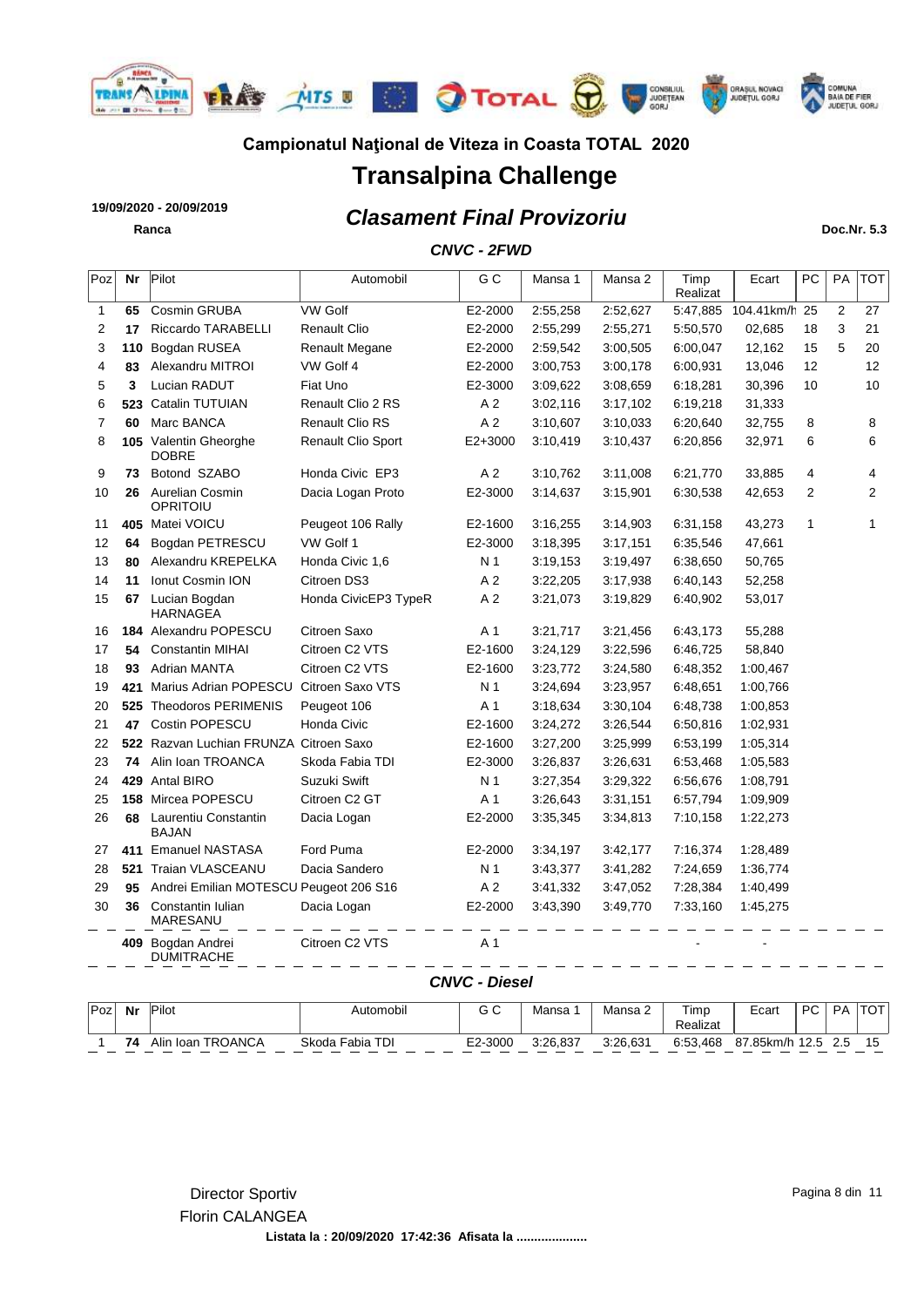

# **Transalpina Challenge**

*Clasament Final Provizoriu* **19/09/2020 - 20/09/2019 Ranca Doc.Nr. 5.3**

### *CNVC - Clasa N1*

| Poz | Nr  | Pilot                                      | Automobil       | G C | Mansa    | Mansa 2  | Timp     | Ecart                 | PC. | PA | TOT. |
|-----|-----|--------------------------------------------|-----------------|-----|----------|----------|----------|-----------------------|-----|----|------|
|     |     |                                            |                 |     |          |          | Realizat |                       |     |    |      |
|     | 80  | Alexandru KREPELKA                         | Honda Civic 1.6 | N 1 | 3:19.153 | 3:19.497 | 6:38.650 | 91.12km/h 12.5 5 17.5 |     |    |      |
|     |     | 421 Marius Adrian POPESCU Citroen Saxo VTS |                 | N 1 | 3:24.694 | 3:23.957 | 6:48.651 | 10.001                | 9   |    |      |
|     |     | 429 Antal BIRO                             | Suzuki Swift    | N 1 | 3:27.354 | 3:29.322 | 6:56.676 | 18.026                | 7.5 |    | 9.5  |
|     | 521 | <b>Traian VLASCEANU</b>                    | Dacia Sandero   | N 1 | 3:43.377 | 3:41.282 | 7:24.659 | 46.009                |     |    |      |

#### *CNVC - Clasa N4*

| Poz | Nr | Pilot                 | Automobil               | G C | Mansa    | Mansa 2  | Timp<br>Realizat | Ecart           | PC  | <b>PA</b> | TOT  |
|-----|----|-----------------------|-------------------------|-----|----------|----------|------------------|-----------------|-----|-----------|------|
|     | 30 | Dudu Florin SENCHEA   | Mitsubishi Lancer Evo 8 | N 4 | 2:59.978 | 3:01.281 | 6:01.259         | 100.55km/h 12.5 |     | 5         | 17.5 |
|     | 81 | Claudiu Nicolae ERHAN | Mitsubishi Lancer Evo 9 | N 4 | 3:05.962 | 3:07.837 | 6:13.799         | 12.540          |     |           |      |
|     | 41 | Emil Csaba VINCZE     | Mitsubishi Lancer Evo 9 | N 4 | 3:19.699 | 3:22.287 | 6.41.986         | 40.727          | 7.5 |           | 9.5  |

### *CNVC - Clasa A1*

| Poz | Nr | Pilot                                  | Automobil                  | G C | Mansa    | Mansa 2  | Timp<br>Realizat | Ecart           | PC. | PA | <b>TOT</b> |
|-----|----|----------------------------------------|----------------------------|-----|----------|----------|------------------|-----------------|-----|----|------------|
|     |    | 184 Alexandru POPESCU                  | Citroen Saxo               | A 1 | 3:21.717 | 3:21.456 | 6:43.173         | 90.1km/h 12.5 2 |     |    | 14.5       |
|     |    | 525 Theodoros PERIMENIS                | Peugeot 106                | A 1 | 3:18.634 | 3:30.104 | 6:48.738         | 05.565          |     |    |            |
|     |    | <b>158 Mircea POPESCU</b>              | Citroen C <sub>2</sub> GT  | A 1 | 3:26.643 | 3:31.151 | 6:57.794         | 14.621          | 9   |    | 12         |
|     |    | 409 Bogdan Andrei<br><b>DUMITRACHE</b> | Citroen C <sub>2</sub> VTS | A 1 |          |          |                  |                 |     | 5  | 5          |

#### *CNVC - Clasa A2*

| Poz | Nr | Pilot                                  | Automobil            | G C                    | Mansa 1  | Mansa 2  | Timp<br>Realizat | Ecart     | PC. | <b>PA</b> | <b>TOT</b> |
|-----|----|----------------------------------------|----------------------|------------------------|----------|----------|------------------|-----------|-----|-----------|------------|
|     |    | 523 Catalin TUTUIAN                    | Renault Clio 2 RS    | A 2                    | 3:02.116 | 3:17,102 | 6:19.218         | 95.79km/h |     |           |            |
|     | 60 | Marc BANCA                             | Renault Clio RS      | A 2                    | 3:10.607 | 3:10.033 | 6:20.640         | 01.422    | 25  | 3         | -28        |
| 3   | 73 | Botond SZABO                           | Honda Civic EP3      | A 2                    | 3:10.762 | 3:11.008 | 6:21.770         | 02,552    | 18  | 5         | 23         |
| 4   | 11 | <b>Ionut Cosmin ION</b>                | Citroen DS3          | A 2                    | 3:22.205 | 3:17,938 | 6:40.143         | 20,925    | 15  | 2         | 17         |
| 5   | 67 | Lucian Bogdan<br><b>HARNAGEA</b>       | Honda CivicEP3 TypeR | A 2                    | 3:21.073 | 3:19.829 | 6:40.902         | 21.684    | 12  |           | 12         |
| 6   | 95 | Andrei Emilian MOTESCU Peugeot 206 S16 |                      | A 2                    | 3:41,332 | 3:47,052 | 7:28,384         | 1:09.166  | 10  |           | 10         |
|     |    |                                        |                      | <b>CNVC - Clasa A4</b> |          |          |                  |           |     |           |            |

| <sup>1</sup> Pozi | Nr | Pilot                           | Automobil                               | $\sim$ $\sim$<br>G<br>◡ | Mansa        | Mansa ∠      | Timp     | Ecart              | DC. | D A |    |
|-------------------|----|---------------------------------|-----------------------------------------|-------------------------|--------------|--------------|----------|--------------------|-----|-----|----|
|                   |    |                                 |                                         |                         |              |              | Realizat |                    |     |     |    |
|                   | 88 | ا CIOBOTARU<br><i>`</i> iprianٽ | Mitsubishi I<br>Lancer Evo <sup>-</sup> |                         | 176<br>2:58. | 2:57<br>.985 | 5:56,161 | 101<br>.99km/h 12. |     |     | 15 |

#### *CNVC - Clasa E2-SH-1600*

| 'Poz | Nr  | Pilot                                  | Automobil                  | G C     | Mansa 1  | Mansa 2  | Timp<br>Realizat | Ecart        | PC. | PA | <b>TOT</b> |
|------|-----|----------------------------------------|----------------------------|---------|----------|----------|------------------|--------------|-----|----|------------|
|      |     | 102 Pavel SHENKOV                      | VAZ 2107(Lada)             | E2-1600 | 3:07.059 | 3:16,296 | 6:23,355         | 94.75km/h 25 |     | 5  | 30         |
|      | 405 | Matei VOICU                            | Peugeot 106 Rally          | E2-1600 | 3:16.255 | 3:14.903 | 6:31.158         | 07.803       | 18  | 2  | -20        |
|      | 54  | <b>Constantin MIHAI</b>                | Citroen C <sub>2</sub> VTS | E2-1600 | 3:24.129 | 3:22.596 | 6:46.725         | 23.370       | 15  |    | 15         |
|      | 93  | Adrian MANTA                           | Citroen C <sub>2</sub> VTS | E2-1600 | 3:23.772 | 3:24.580 | 6:48.352         | 24.997       | 12  |    | 12         |
| 5    | 47  | Costin POPESCU                         | Honda Civic                | E2-1600 | 3:24.272 | 3:26.544 | 6:50.816         | 27.461       | 10  | 3  | 13         |
| 6    |     | 522 Razvan Luchian FRUNZA Citroen Saxo |                            | E2-1600 | 3:27.200 | 3:25.999 | 6:53.199         | 29.844       |     |    |            |

Director Sportiv Florin CALANGEA **Listata la : 20/09/2020 17:42:36 Afisata la ....................** Pagina 9 din 11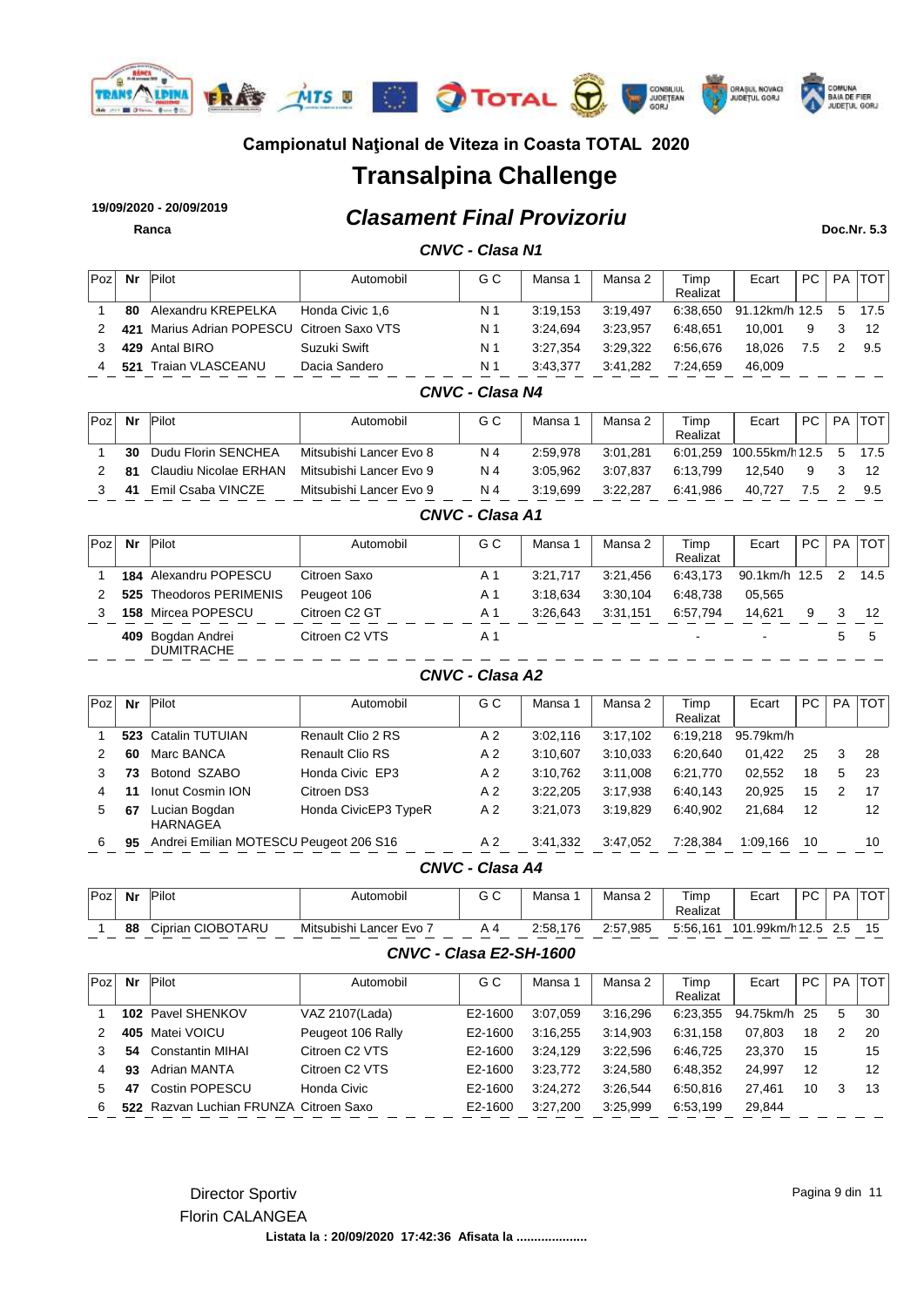

# **Transalpina Challenge**

*Clasament Final Provizoriu* **19/09/2020 - 20/09/2019**

**Ranca Doc.Nr. 5.3**

### *CNVC - Clasa E2-SH-2000*

| Poz | Nr  | Pilot                                | Automobil           | G C     | Mansa 1  | Mansa 2  | Timp<br>Realizat | Ecart         | PC. | <b>PA</b> | <b>TOT</b> |
|-----|-----|--------------------------------------|---------------------|---------|----------|----------|------------------|---------------|-----|-----------|------------|
|     | 65  | Cosmin GRUBA                         | VW Golf             | E2-2000 | 2:55.258 | 2:52,627 | 5:47,885         | 104.41km/h 25 |     | 2         | -27        |
|     |     | Riccardo TARABELLI                   | <b>Renault Clio</b> | E2-2000 | 2:55,299 | 2:55.271 | 5:50.570         | 02,685        | 18  | 3         | -21        |
| 3   | 110 | Bogdan RUSEA                         | Renault Megane      | E2-2000 | 2:59.542 | 3:00.505 | 6:00.047         | 12.162        | 15  | 5         | 20         |
| 4   | 83  | Alexandru MITROI                     | VW Golf 4           | E2-2000 | 3:00.753 | 3:00.178 | 6:00.931         | 13.046        | 12  |           | 12         |
| 5.  | 68  | Laurentiu Constantin<br><b>BAJAN</b> | Dacia Logan         | E2-2000 | 3:35,345 | 3:34,813 | 7:10.158         | 1:22,273      | 10  |           | 10         |
| 6   | 411 | <b>Emanuel NASTASA</b>               | Ford Puma           | E2-2000 | 3:34,197 | 3:42.177 | 7:16.374         | 1.28.489      | 8   |           | 8          |
|     | 36  | Constantin Iulian<br><b>MARESANU</b> | Dacia Logan         | E2-2000 | 3:43,390 | 3:49.770 | 7:33,160         | 1:45.275      | 6   |           | 6          |

#### *CNVC - Clasa E2-SH-3000*

| Poz | Nr | Pilot                       | Automobil         | G C     | Mansa 1  | Mansa 2  | Timp     | Ecart         | PC. | <b>PA</b> | <b>TOT</b> |
|-----|----|-----------------------------|-------------------|---------|----------|----------|----------|---------------|-----|-----------|------------|
|     |    |                             |                   |         |          |          | Realizat |               |     |           |            |
|     | 43 | <b>Gabriel STOIAN</b>       | BMW M3            | E2-3000 | 2:59.637 | 3:02.623 | 6:02.260 | 100.27km/h 25 |     | 5         | 30         |
|     | 3  | Lucian RADUT                | Fiat Uno          | E2-3000 | 3:09.622 | 3:08.659 | 6:18.281 | 16.021        | 18  | 3         | -21        |
|     | 26 | Aurelian Cosmin<br>OPRITOIU | Dacia Logan Proto | E2-3000 | 3:14.637 | 3:15.901 | 6:30.538 | 28.278        | 15  | 2         | 17         |
| 4   | 64 | Bogdan PETRESCU             | VW Golf 1         | E2-3000 | 3:18.395 | 3:17.151 | 6:35.546 | 33.286        | 12  |           | 12         |
| 5   | 74 | Alin Ioan TROANCA           | Skoda Fabia TDI   | E2-3000 | 3:26.837 | 3:26.631 | 6:53.468 | 51,208        | 10  |           | 10         |

#### *CNVC - Clasa E2-SH+3000*

| Poz | Nr  | Pilot                             | Automobil                 | G C         | Mansa 1  | Mansa 2  | Timp<br>Realizat | Ecart                    | PC. | <b>PA</b> | <b>TOT</b> |
|-----|-----|-----------------------------------|---------------------------|-------------|----------|----------|------------------|--------------------------|-----|-----------|------------|
|     | 5   | Bogdan CUZMA                      | Mitsubishi Lancer Evo 9   | $E2 + 3000$ | 2:38,337 | 2:39,261 | 5:17.598         | 114.37km/h 25            |     | 5         | 30         |
| 2   |     | Costi STRATNIC                    | Dacia STCC                | $E2 + 3000$ | 2:47,223 | 2:48.307 | 5:35,530         | 17,932                   | 18  | 3         | 21         |
| 3   | 91  | Elias Julian RADUTA               | Mercedes Benz             | $E2+3000$   | 2:51.094 | 2:50,385 | 5:41.479         | 23,881                   | 15  |           | 15         |
| 4   | 33  | Dan MAGHETIU                      | Nissan GT-R R35           | $E2+3000$   | 2:51.748 | 2:52,031 | 5:43.779         | 26.181                   | 12  |           | 12         |
| 5   | 105 | Valentin Gheorghe<br><b>DOBRE</b> | <b>Renault Clio Sport</b> | $E2+3000$   | 3:10.419 | 3:10,437 | 6:20.856         | 1:03,258                 | 10  |           | 10         |
| 6   | 517 | Virgil CORBEA                     | <b>BMW 140i</b>           | $E2+3000$   | 3:07.211 | 3:17.180 | 6:24.391         | 1:06.793                 |     |           |            |
|     | 101 | Horia Ioan GHEORGHE               | Mitsubishi Lancer Evo 9   | $E2+3000$   | 3:03.120 |          |                  | $\overline{\phantom{0}}$ | 2.5 |           | $2.5\,$    |
|     | 23  | Calin FAGADAR                     | Mitsubishi Lancer Evo 8   | $E2+3000$   |          |          |                  |                          |     | っ         | 2          |

### *CNVCI - Clasa A1+B1+C1*

| Poz | Nr  | Pilot                        | Automobil             | G C          | Mansa    | Mansa 2  | Timp<br>Realizat | Ecart                 | PC. | PA      | <b>TOT</b> |
|-----|-----|------------------------------|-----------------------|--------------|----------|----------|------------------|-----------------------|-----|---------|------------|
|     |     | 206 Marian COMSA             | Innocenti Mini Cooper | <b>I2 B1</b> | 3:40.125 | 3:41.287 |                  | 7:21,412 41.15km/h 25 |     | -5      | - 30       |
|     | 277 | Mihail Barbu<br>ALEXANDRESCU | Dacia 1310            | <b>13 C1</b> | 3:57.502 | 3:56.138 | 7:53.640         | 32.228                | 18  |         |            |
|     | 260 | Neculae Valentin<br>NEMTANU  | Dacia 1310 TLX        | <b>13 C1</b> | 4:35.334 | 4:37.208 | 9:12.542         | 1:51.130              |     | 15 2 17 |            |